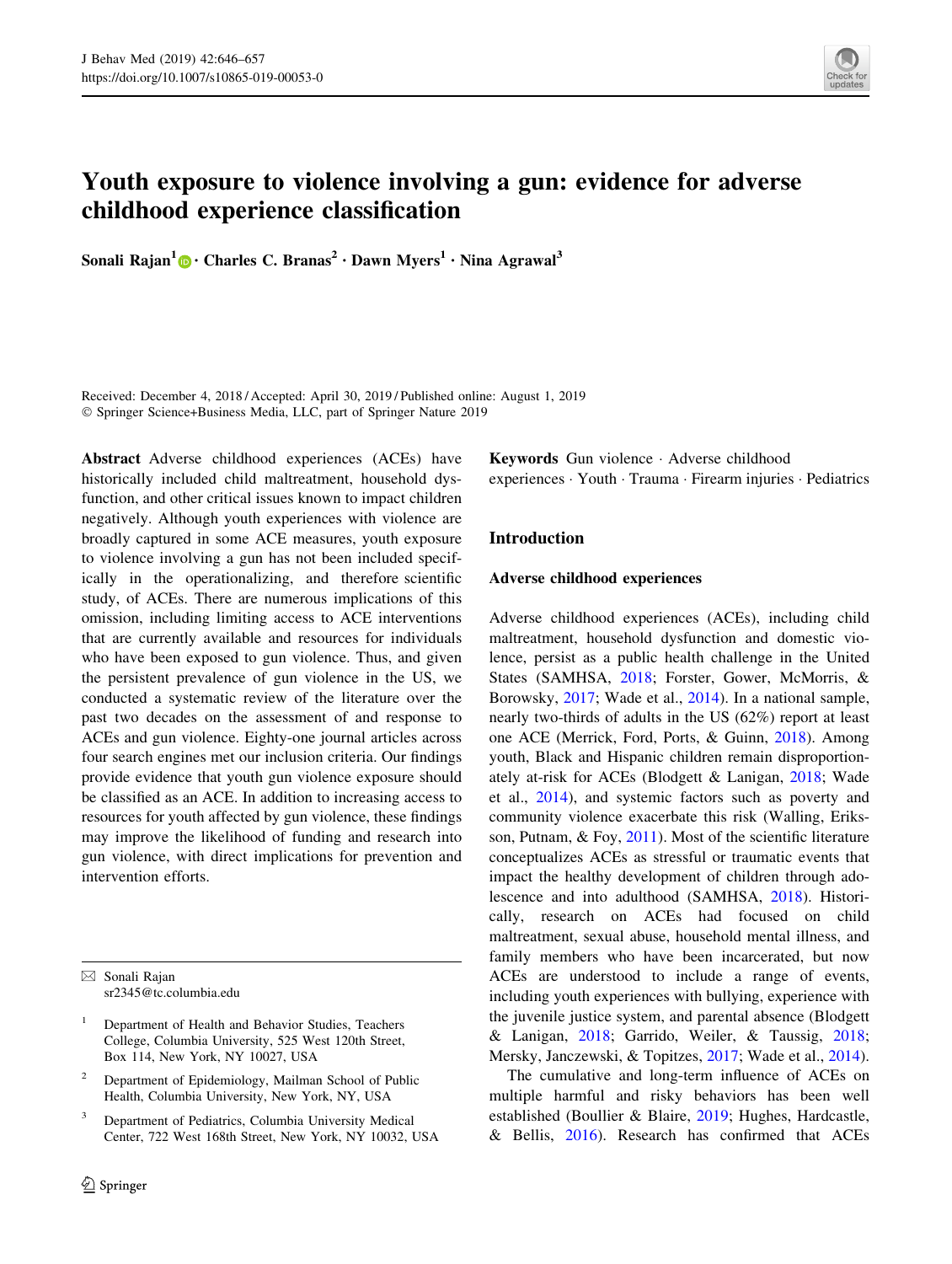increase a person's risk for an extraordinary number of poor physical and mental health outcomes including hypertension, depressive disorders, alcohol dependence, illicit drug use, self-harm behaviors, chronic sleep disturbance, poor oral health, and premature mortality (Brown et al., [2017](#page-9-0); Ports et al., [2017](#page-10-0); Hall, Belcher, Accardo, Minhas, & Briggs, [2016;](#page-10-0) Iniguez & Stankowski, [2016](#page-10-0); Bright, Alford, Hinojosa, Knapp, & Fernandez-Baca [2015](#page-9-0); Kerker et al., [2015](#page-10-0); Roos et al., [2013;](#page-11-0) Miller, Blau, Christopher, & Jordan [2012](#page-10-0); Miller et al. [2012;](#page-10-0) Mingione, Heffner, Blom, & Anthenelli [2012;](#page-10-0) Anda et al., [2008](#page-8-0); Rothman, Edwards, Heeren, & Hingson [2008](#page-11-0); Schilling, Aseltine, & Gore, [2007;](#page-11-0) Chapman et al., [2004](#page-9-0); Koss et al., [2003\)](#page-10-0). ACEs have also been shown to impact neural and molecular physiology (Berens, Jensen, & Nelson, [2017](#page-8-0)), with the likelihood of these negative outcomes increasing as the number of ACEs increases (Dong et al., [2004\)](#page-9-0). The impact of the toxic stress typically associated with ACEs on a child's brain development and neurological functioning is also well-documented (Noble, Houston, Kan, Bookheimer, Sowell [2012\)](#page-10-0). Recent research has even established a clear relationship between an increased number of ACEs and poor academic outcomes in children (Blodgett & Lanigan, [2018\)](#page-9-0). Similar to many other public health issues, ACES disproportionately impact minority youth. Nationally, data illustrate that 61% of Black children and 51% of Hispanic children have experienced at least one ACE in comparison to 40% of White children (Sacks & Murphey, [2018\)](#page-11-0). Further, Black and Hispanic children living in low-income communities are disproportionately at-risk for ACEs (Blodgett & Lanigan, [2018](#page-9-0); Wade et al., [2014\)](#page-11-0).

## Impact of ACEs on youth development

Many of these adverse outcomes manifest during early through late adolescence (Casey, Jones, & Hare, [2008\)](#page-9-0). It is well established that there is a relationship between ACEs and an increased likelihood of engagement in risky behaviors among adolescents (Hughes et al., [2016](#page-10-0)). The "ACE Pyramid" (Centers for Disease Control and Prevention, [2018a\)](#page-9-0) that draws on the broad body of ACE research articulates the chain of events stemming from ACEs if left untreated or unaddressed and follows the course of a lifespan: (1) social, emotional, and cognitive impairment; (2) adoption of health-risk behaviors; (3) disease, disability, and social problems; (4) ultimately leading to early death. ACEs often lead to prolonged stress among children, disrupted adjustment, and inability to regulate emotions (Blodgett & Lanigan, [2018](#page-9-0); Hughes et al., [2016\)](#page-10-0). These challenges can lead to immediate problem behaviors (ranging from displays of internalizing behaviors (such as depressive symptoms) and externalizing behaviors (such as increased aggression)), and numerous long-term poor health outcomes noted above (Lee & Bax, [2000](#page-10-0)). Thus, if ACEs are not comprehensively assessed, particularly during childhood or adolescence when opportunity for intervention is most important, and if protective factors (for example, in the form of various family, school, and/or community supports (Blodgett & Lanigan, [2018\)](#page-9-0)) are not made available after that assessment, then youth who have had ACEs remain at heightened risk for a range of problem behaviors both in the immediacy and long-run.

#### Gun violence exposure

Gun violence is a persistent public health issue in the US. Each year, approximately 100,000 American are injured with a firearm, with over 17,000 of these individuals being children (ages 0–18 years) (Centers for Disease Control and Prevention, [2016](#page-9-0); Branas, Richmond, Culhane, Ten-Have, Wiebe [2009\)](#page-9-0). Thirty-eight thousand of these individuals die as a result of their firearm injuries (Centers for Disease Control and Prevention, [2016\)](#page-9-0). However, these statistics don't reflect the broader spectrum of gun violence experiences and exposure; for example, witnessing gunfire, hearing gunshots, and/or losing a friend or family member to firearm related injuries or death (Bieler & La Vigne, [2014](#page-9-0); Bingenheimer, Brennan, & Earls, [2005;](#page-9-0) Luthar & Goldstein, [2004;](#page-10-0) Garbarino, Bradshaw, & Vorrasi, [2002\)](#page-10-0).

If we do broaden the definition of ''gun violence'' to include this range of experiences, then the scope and reach of gun violence in communities across the US becomes even more alarming. For example, research on community gun violence using a national sample has shown that approximately 8% of youth (ranging in age from 2 to 17 years) know at least one friend and/or family member within the past year who had been shot with a firearm (Turner, Finkelhor, & Henly, [2018](#page-11-0)). It is important that we include this in our understanding of gun violence exposure since research has shown that certain forms of gun violence can be thought of as a social contagion, spreading via peerto-peer networks (Branas, Jacoby, & Andreyeva [2017](#page-9-0)). Thus, individuals are often more likely to be injured or killed with a firearm if someone they know has also been injured or killed with a firearm (Green, Horel, & Papachristos, [2017\)](#page-10-0). Additional work has illustrated that within low-income urban minority communities, 9% of young children report being exposed to gun violence (whether in the form of hearing gun shots or having a family member who died by gunshot) (Agrawal, Arevalo, Castillo, Lucas [2018\)](#page-8-0). It should be noted that this latter work draws on a sample of children whose mean age was 5 years; had this study focused on and/or included older youth, the prevalence of gun violence exposure in all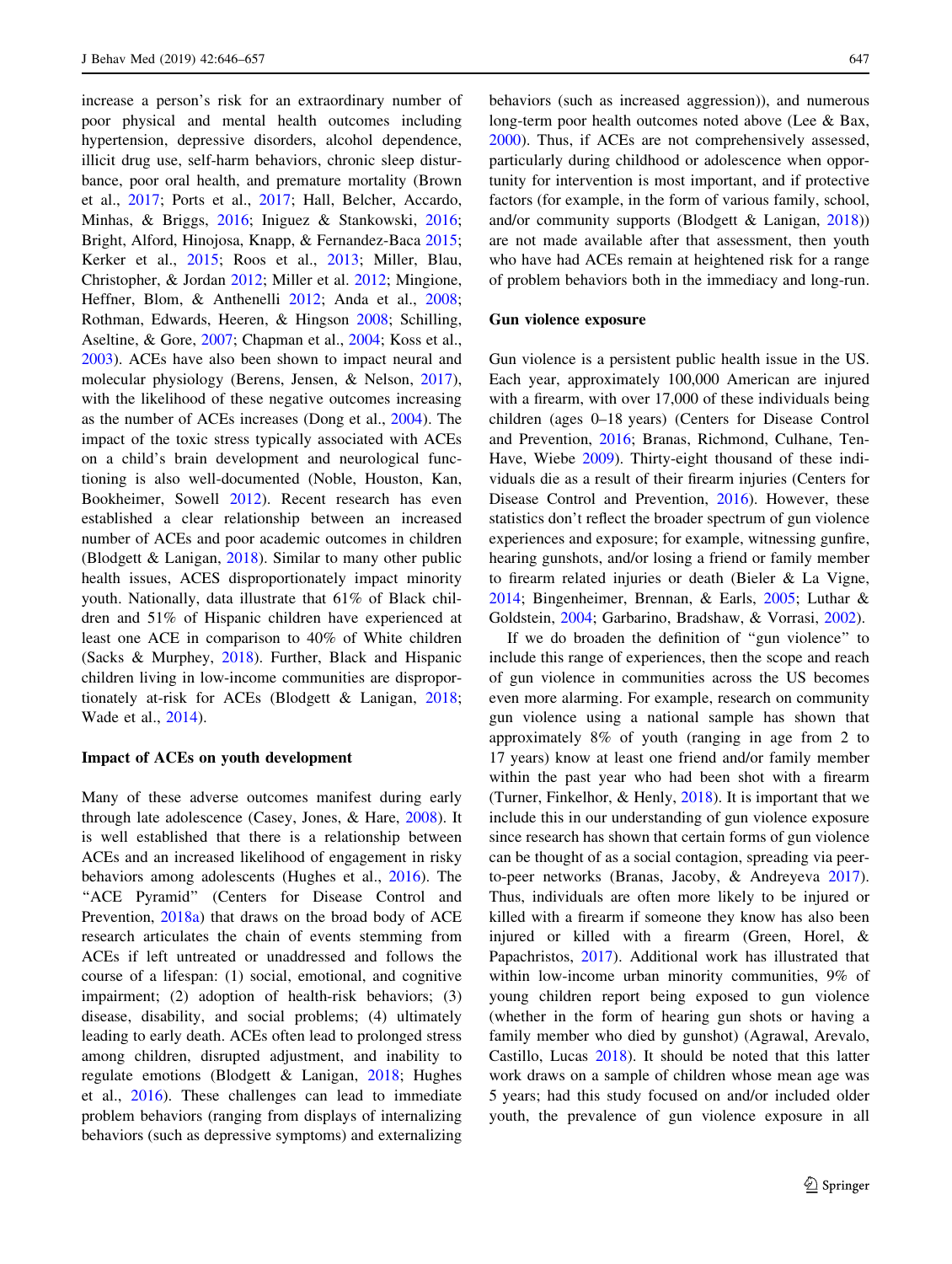likelihood, would have been exponentially higher (Agrawal et al., [2018](#page-8-0)).

# Impact of gun violence exposure on youth development

Like ACEs, the impact of exposure to violence involving a gun on youth development is significant. Recent research has demonstrated that youth who witnessed a friend and/or family being injured or shot via a firearm within the past 2 years are more likely to experience symptoms of trauma (Turner et al., [2018\)](#page-11-0). And as in the case of ACEs, exposure to violence, including violence involving a gun, is associated with the onset of posttraumatic stress (Thompson & Massat, [2005\)](#page-11-0). Two separate studies have confirmed that exposure to violence during childhood (including both witnessing a shooting and/or being shot with a firearm) are associated with long-term poor chronic health outcomes (such as hypertension) as well as a significant increase in likelihood that they will be a perpetrator of violent crime during adolescence (Ford & Browning, [2014](#page-9-0); Bingen-heimer et al., [2005](#page-9-0)). Research has also shown that among a nationally representative sample of high school aged youth, those who report recent firearm possession are more susceptible to a range of risk factors (including, but not limited to, increased substance use, increased likelihood of having poor indicators of mental health, and increased likelihood of having been previously victimized) (Ruggles & Rajan, [2014\)](#page-11-0). Although there is limited work on these different forms of gun violence exposure, the existing research points to the importance of broadening our definition of gun violence to include experiences that may contribute to emotional or psychological trauma, but that are not currently captured via existing measures. Indeed, most research studies focus primarily on injury or death by a gun. However, in understanding the impact of gun violence exposure on youth development and other long-term outcomes, other forms of violence involving a gun need to be included.

## Purpose

It is clear that we can draw a number of comparisons between youth exposure to violence involving a gun and ACEs, especially in terms of their respective significant and negative impact on a range of outcomes, often manifesting in early adolescence and continuing through adulthood. Yet, most assessment tools and interventions for ACEs do not include exposure to violence involving a gun in their operationalization of ''ACE''. There are numerous implications of this omission, including limiting access to ACE interventions and resources for youth and adults who have been exposed to gun violence during early childhood,

and missing critical opportunities for prevention and intervention for those youth who are found to have had a gun violence based ACE. As such, the purpose of this paper is to conduct a systematic review of the available peer-reviewed literature over the past two decades on the assessment of and response to ACEs and youth gun violence and then use the existing evidence to determine whether it is reasonable to classify youth gun violence exposure as an ACE.

# Methods

We conducted a systematic review of peer-reviewed research articles from January 1, 1998 through March 7, 2019 on (1) the assessment of and response to ACEs in the context of violence exposure and (2) the assessment of and response to youth exposure to violence with a gun to determine whether youth gun violence exposure should be reasonably classified as an ACE. We also reviewed these articles with the intent of guiding a more comprehensive definition of ''exposure to violence involving a gun'' to consider the inclusion of a broader spectrum of experiences with firearms (including injury from, witnessing, hearing gunshots, and/or knowing a friend or family member who had been shot with a gun).

# Search strategy

The following search engines were used to identify peerreviewed journal articles: PubMed, Science Direct, and Columbia University Libraries/Information Services (CLIO). Google Scholar was also used as an adjunct to these academic search engines to ensure that no peer-reviewed journal article was missed. We initially determined a set of broad categories that were critical to this systematic review and within each category identified a set of terms and suitable synonyms (see Table [1\)](#page-3-0). It should be noted that a total of 1548 articles on ACEs were available across all four search engines and 288 articles were identified that addressed some aspect of ACES and violence more broadly. The following Boolean and/or search strategy was applied to each search engine:

- 1. ''Adverse Childhood Experiences'' AND ''Firearm''.
- 2. ''Adverse Childhood Experiences'' AND ''Gun'' AND ''Violence''.
- 3. ''Adverse Childhood Experiences'' AND ''Violence'' AND (''Assessment'' OR ''Screening'').
- 4. ''Adverse Childhood Experiences'' AND (''Firearm'' OR ''Gun'') AND ''Violence'' AND ''Intervention''.
- 5. ''Adverse Childhood Experiences'' (''Firearm'' OR ''Gun'') AND ''Violence'' AND ''Prevention''.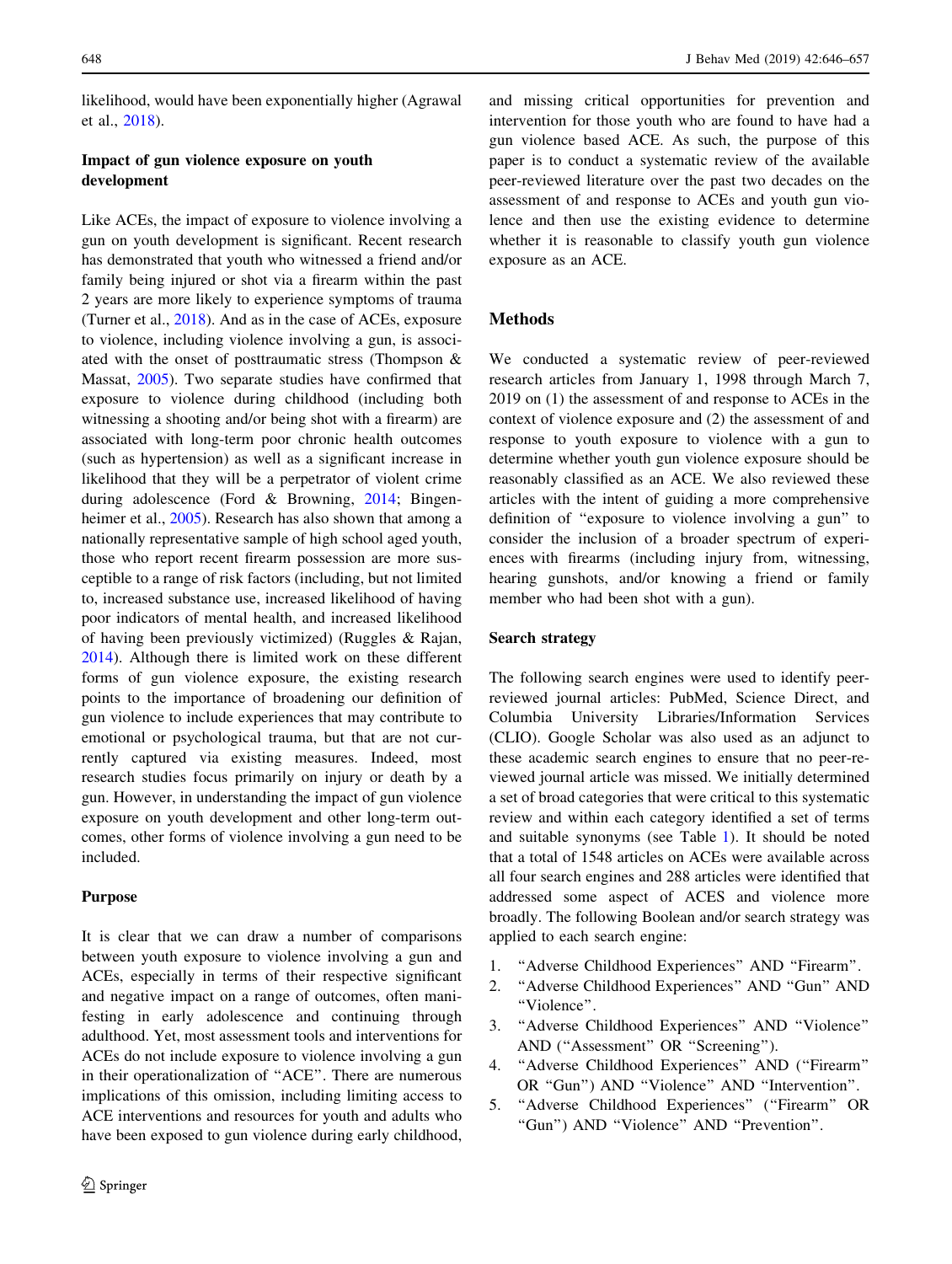<span id="page-3-0"></span>Table 1 Summary of search terms

| Primary Keywords                                | Developmental Stage Assessment |                                     | Response            | Setting                     |
|-------------------------------------------------|--------------------------------|-------------------------------------|---------------------|-----------------------------|
| Adverse Childhood Experiences or ACE Child(ren) |                                | Assessment                          | Intervention Clinic |                             |
| Firearm or Gun                                  | Adolescent                     | Screening                           | Prevention          | Community                   |
| Violence                                        | Youth                          | Other possible terms: Tool, Measure |                     | <b>Emergency Department</b> |
|                                                 |                                |                                     |                     | Hospital                    |
|                                                 |                                |                                     |                     | School                      |

- 6. (''Adverse Childhood Experiences'' AND ''Violence'' AND ''Intervention'') AND (''Adolescent'' OR "Youth" OR "Children").
- 7. ("Firearm" OR "Gun") AND "Violence" AND (''Assessment'' OR ''Screening'') AND (''Adolescent'' OR "Youth" OR "Children").
- 8. ("Firearm" OR "Gun") AND "Violence" AND "Intervention'' AND (''Adolescent'' OR ''Youth'' OR "Children").

#### Inclusion/exclusion criteria

As noted above, we focused our search regarding available screening tools and interventions for youth ranging in age from 0 to 18 years to include "violence" (instead of only "gun violence" or "firearm violence"). We took this approach because there was relatively limited research in the specific area of assessment of and interventions available in direct response to youth exposure to violence involving a gun. Our objective was to gain a better understanding on how other forms of violence are captured in existing ACE measures and responses, and thus provide some insight on how best to incorporate gun violence in future ACE discussions. In addition, we were interested in all available ACE screening and intervention efforts for youth, so that we did not limit our search by a specific setting. We did, however, delimit the scope of this effort to include only peer-reviewed journal articles published within the past two decades (January 1998–March 7, 2019) and those that were published in English. This time span was selected because the landmark study about ACEs conducted by the Centers for Disease Control and Prevention and Kaiser Permanente was published in 1998 and informed much of the existing best practices regarding ACE screening and response (Felitti et al., [1998\)](#page-9-0). It therefore seemed reasonable to build our systematic review from this date forward. Lastly, we also limited our article search to U.S.-based studies, given the unique characteristics (including prevalence, policy, and available funding mechanisms) of gun violence in the U.S. Quantitative, qualitative, and mixed-methodology studies were included. Excluding duplicates, a total of 109 articles were initially

identified. Ultimately 81 articles that met our inclusion criteria were included in our review.

#### **Results**

A systematic review of 20 years of research on assessment of and response to ACEs and to youth exposure to violence involving guns period confirmed that youth experiences with gun violence are not explicitly included as an ACE in current screening tools, nor in the interventions and support services made available to individuals who have had ACEs. One exception is the research by Finkelhor and colleagues [\(2013](#page-9-0)) that supports the need to expand ACEs to include a wider range of experiences, including community violence. Specifically, this work operationalizes ''community violence'' to include three experiences that may include a firearm—witnessing an assault, having someone close murdered, or witnessing a murder (Finkelhor, Shattuck, Turner, & Hamby [2013](#page-9-0)).

Current practices range from screening for ACEs among adults and children alike to interventions that subsequently respond to the short- and long-term poor health outcomes that emanate from or occur in response to ACEs (Finkelhor, [2018](#page-9-0); Flanagan et al., [2018;](#page-9-0) Bethell et al., [2017](#page-8-0)). Nearly all of these practices, however, appear to occur separately from efforts in direct response to youth exposure to gun violence. Furthermore, while there are some intervention and response efforts available to support individuals who have been exposed to gun violence and/or are atrisk for future gun violence, they are not nearly as prevalent or as easily available as those for ACEs. Thus, building gun violence exposure into the definition of ACEs would allow youth who have been exposed to some form of gun violence to have access to a broader range of intervention efforts and support at various life stages.

#### Current practice: screening for ACEs

Most existing ACE screening efforts take place in healthcare settings, with some recent work exploring the feasibility of assessing ACEs in schools and home settings (Forster et al., [2017;](#page-9-0) Johnson et al., [2017](#page-10-0); Bright, Knapp,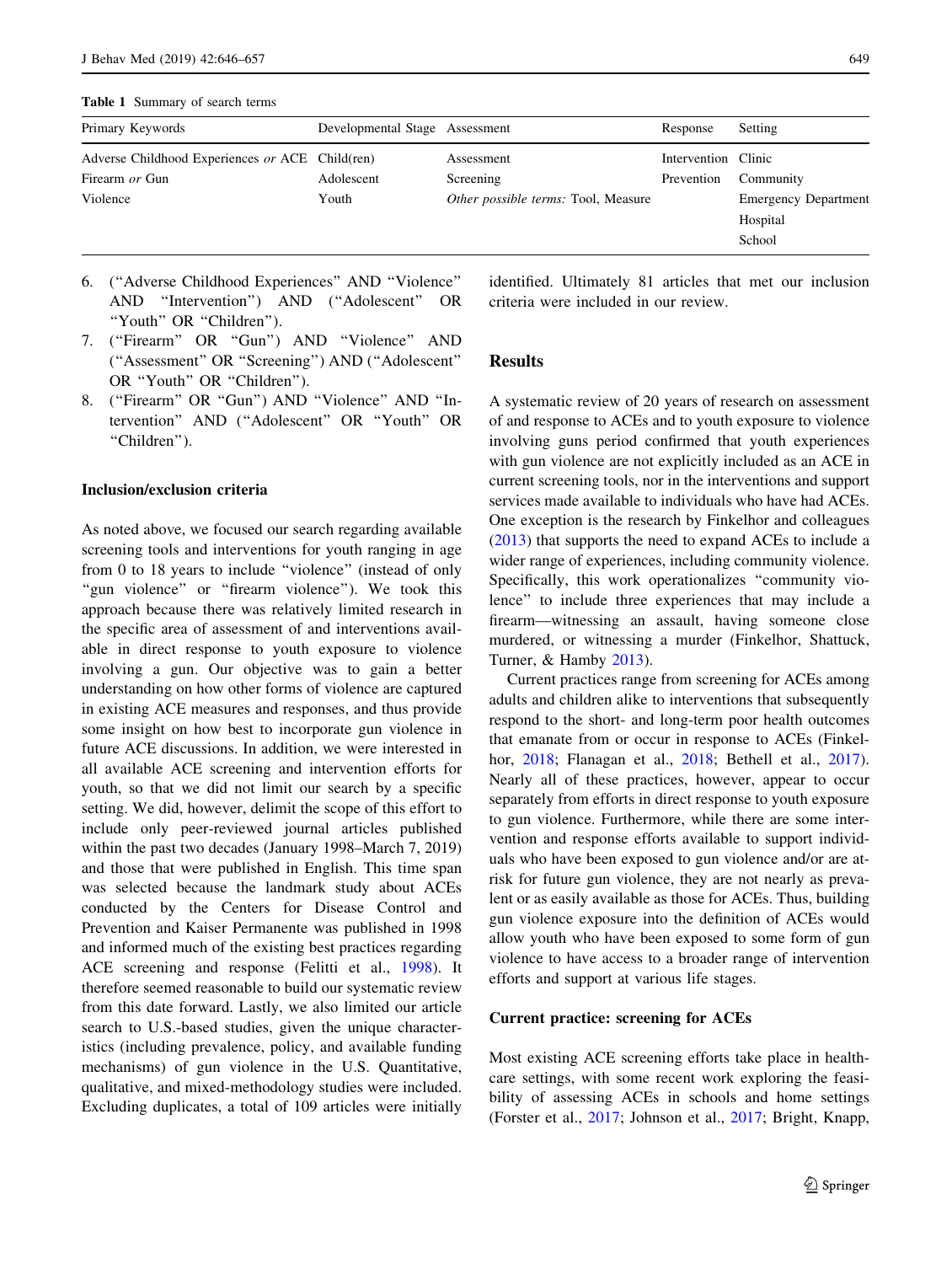Hinojosa, Alford, & Bonner [2016](#page-9-0); McLennan & MacMillan, [2016](#page-10-0); Bright et al., [2015;](#page-9-0) Hornor, [2015;](#page-10-0) Marie-Mitchell & O'Connor, [2013\)](#page-10-0). A review of available assessment tools yielded over a dozen instrument variations (Braveman et al., [2018](#page-9-0); Bethell et al., [2017](#page-8-0)), with recommendations for ACEs to be assessed at a range of points throughout a person's lifespan (Flanagan et al., [2018;](#page-9-0) Bethell et al., [2017](#page-8-0)). However, regardless of setting or age range, the general assessment process was fairly similar across all tools. Most ACEs are assessed as a binary (yes/no) variable, with the understanding that each ''yes'' response refers to having that particular experience, regardless of the number of times that experience may have occurred (Bethell et al., [2017;](#page-8-0) Baglivio & Epps, [2016](#page-8-0)). The number of ACEs assessed in a given questionnaire ranges anywhere from 6 to 20 types of ACEs and a score based on the cumulative number of different ACEs is computed. Perhaps the most widely used ACE assessment tool stems from the landmark 1998 ACE study (Felitti et al., [1998](#page-9-0)). This tool comprises 10 items on a number of events (including child maltreatment, divorced parents, and having a family member engaging in substance use). Since then, several tools have been designed around the core elements of this particular screening measure. It should be noted that the reliability and validity of these screening tools are generally high (Bethell et al., [2017\)](#page-8-0). It is also worth noting that among youth, the research shows that if an individual has reported experiencing at least one ACE, they are almost certain to report another ACE. This reinforces the value of screening for ACEs as an important first step in effectively responding to the impact of ACEs (Baglivio & Epps, [2016\)](#page-8-0). Although there is abundant evidence in support of assessing ACEs during adulthood (Flanagan et al., [2018;](#page-9-0) Schuessler-Fiorenza et al., [2016](#page-11-0); Brown, Perera, Masho, Mezuk, & Cohen [2015](#page-9-0); Cambron, Gringeri, & Vogel-Ferguson, [2014](#page-9-0); Schuessler-Fiorenza, Xie, & STineman, [2014](#page-11-0); Montgomery, Cutuli, Evans-Chase, Treglia, & Culhane [2013](#page-10-0); De Ravello, Abeita, & Brown, [2008](#page-9-0); Dube, Anda, Felitti, Edwards, & Williamson [2002\)](#page-9-0), from a long-term prevention perspective it would make most sense to invest in ACE screening and intervention efforts during childhood and adolescence.

Although the nature of the ACEs captured via current screening tools varies, typically they include the following categories of experiences: child maltreatment (including verbal abuse, physical abuse, sexual abuse, and/or neglect), meeting of basic needs (or inability thereof), residential instability, divorced parents, death of a primary caregiver, family member engaging in substance use, family member with poor mental health, and/or incarcerated family member (Bethell et al., [2017](#page-8-0)). Newer ACE measures have included additional events (either by adding to this list or replacing some of the original items with new items) (Blodgett & Lanigan, [2018](#page-9-0); Baglivio & Epps, [2016\)](#page-8-0). For example, recent work has made the case for including bullying, Child Protective Services (CPS) involvement, death of friend(s), death of sibling(s), experience with the foster care system, experience with the juvenile justice system, repeated caregiver transitions, repeated school transitions, and community violence (Blodgett & Lanigan, [2018](#page-9-0); Garrido et al., [2018;](#page-10-0) Mersky et al., [2017](#page-10-0); Finkelhor et al., [2013](#page-9-0)). More recent recent research on inter-generational trauma has highlighted the need for adversity measures to include family financial problems, food insecurity, homelessness, parental absence, and violent crime victimization (Mersky et al., [2017](#page-10-0)).

While it is very important to include these events as an ACE, gun violence exposure is not included as an explicit experience in any of the existing measures. Some of the items currently included in ACE screening tools could serve as a proxy for gun violence exposure (for example, death of a primary caregiver, a friend, or sibling), and as noted earlier, the more recent operationalizing of community violence in work by Finkelhor and colleagues ([2013\)](#page-9-0) includes experiences that may involve firearm exposure. However, these proxy measures are insufficient and assessing gun violence exposure specifically and explicitly is important so that opportunities to respond effectively to the unique physical and emotional traumatic experience of firearm violence are not missed.

# Current practice: screening for gun violence exposure

Though not explicitly assessed in any of the existing ACE measures, research confirmed the importance of screening for firearm exposure among youth (Chung et al., [2016](#page-9-0)) as well as the relationship between an increased number of ACEs and an individual's likelihood for engaging in and/or being a victim of future violence, including gun violence (Wamser-Nanney, Nanney, Conrad, & Constans [2019](#page-11-0); Academy on Violence and Abuse, [2018](#page-8-0); Forster et al., [2017](#page-9-0); Hilton, Ham, & Green, [2016](#page-10-0); Fox et al., [2015](#page-10-0); Leeb, Barker, & Strine, [2007\)](#page-10-0). In a sample of adult women, a direct association was established between ACEs and indicators of home safety (including possession of a loaded firearm) (Dallaire, Woddards, & Kelsey, [2018\)](#page-9-0). Thus, and from a violence prevention standpoint, it seems reasonable to consider gun violence exposure as an ACE during screening processes (for example during routine health screenings) when opportunities for intervention and resource allocation are most readily available.

Our review of the existing research demonstrated that there is only one tool [SaFETy Score (Goldstick et al., [2017](#page-10-0))] available that is focused entirely on assessing youth exposure to gun violence. This brief screening measure,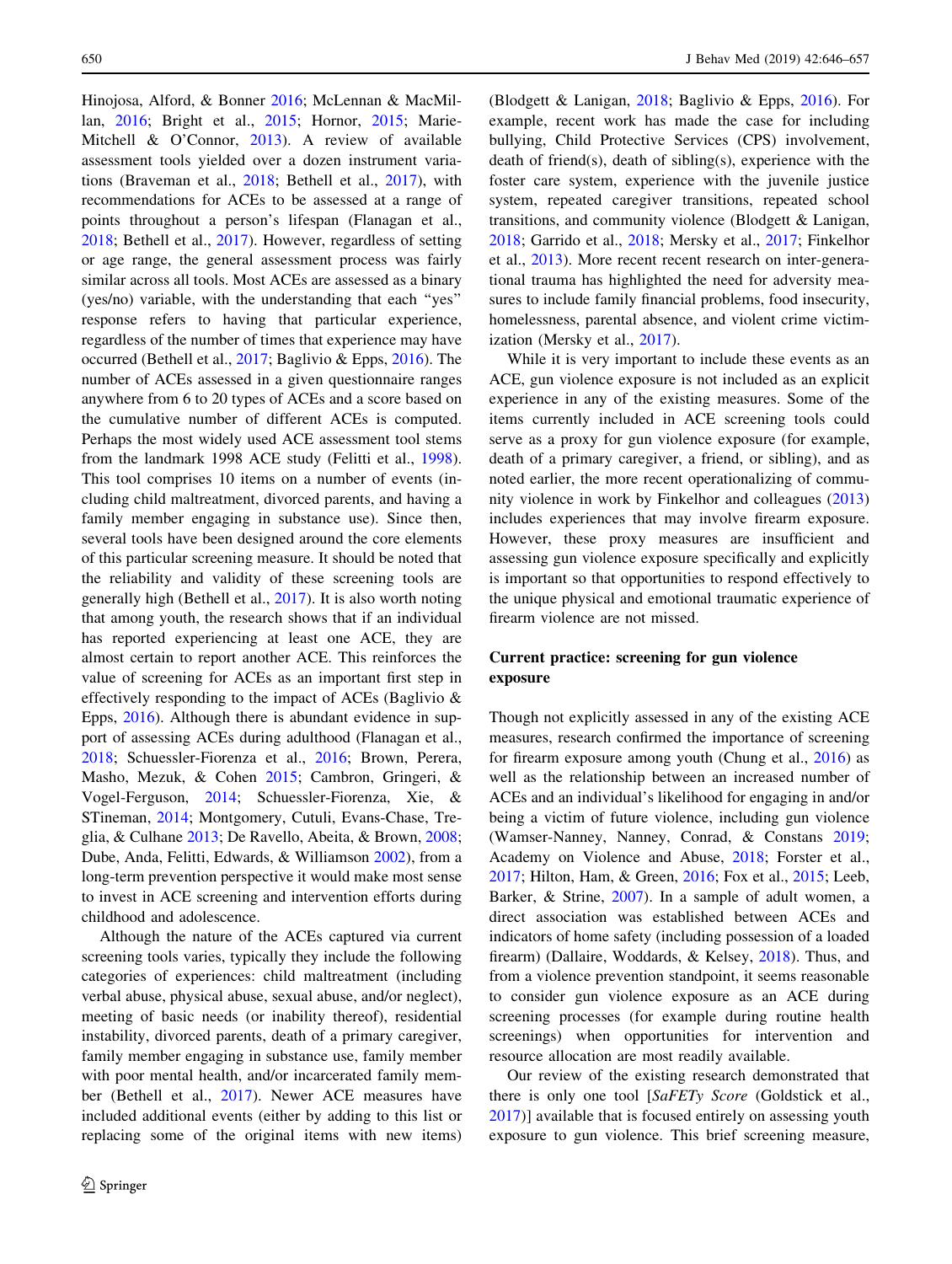intended for use by emergency department physicians, has been effective as a predictor for future gun violence risk, which is encouraging (Goldstick et al., [2017](#page-10-0)). This is particularly important as youth injured via a firearm and treated in an emergency department are typically not provided support services following their injury (for example via the trauma unit of a hospital) (Cunningham, Vaidya, Walton, & Maio [2005\)](#page-9-0). There are also several additional tools that screen for youth violence exposure more broadly, however, we only identified two screening scales that captured any form of gun violence exposure during childhood: (1) the Violence Prevention Emergency Tool 2 (VPET 2) (Rogers et al., [2012\)](#page-11-0), also designed for emergency department settings and (2) the Violence Exposure Scale for Children—Revised (VEX-R), designed as a selfreport screening tool for young children (ages 4–10 years) (Joseph, Augustyn, Cabral, & Frank [2006](#page-10-0); Fox & Leavitt, [1995\)](#page-9-0). The VPET 2 includes one item that is specific to gun violence exposure (''have you ever seen a person shoot another person with a real gun''?) and two other questions that refer to weapons more generally (Rogers et al., [2012](#page-11-0)). The VEX-R asks if a child has seen someone ''point a gun or knife'' (Joseph et al., [2006;](#page-10-0) Fox & Leavitt, [1995](#page-9-0)). While it is encouraging to see some elements of gun violence exposure being captured in a few assessment tools, these efforts are limited.

# Current practice: interventions and response to ACEs

The responses to the aforementioned ACE screenings are typically meant to help clinicians make appropriate referrals (for example, to a social worker, a grief counseling program, or an early intervention resource) (Finkelhor, [2018\)](#page-9-0). There are many evidence-based interventions available that address a wide-range of the health issues linked to ACEs (Finkelhor, [2018\)](#page-9-0). Examples of such efforts include the primary prevention of ACEs via family-centered approaches that aim to work with pregnant women to promote a mother's physical and mental well-being (Bethell et al., [2016](#page-9-0)). There are also group interventions available specifically for families who have had multiple ACEs and are intended both to respond to the impact of ACEs and reduce the likelihood of future ACE occurrences (Bethell et al., [2016](#page-9-0); Murphy et al., [2015](#page-10-0)). Further, there is strong evidence to support child and adolescent-focused interventions that integrate components of behavioral health with clinical services (Asarnow, Rozenman, Wiblin,  $&$  Zeltzer [2015\)](#page-8-0). Lastly, and among youth in educational settings who have had ACEs, research has shown that strengths-based interventions that focus on fostering resilience (for example, via safe, stable, and nurturing relationships) can be very effective (Chandler, Roberts, & Chiodo [2015\)](#page-9-0).

# Current practice: interventions and response to gun violence

Like ACEs, there is a compelling need to have resources available following the gun violence exposure screening process for the specific purpose of supporting youth—and ultimately adults as well—who have been directly exposed to gun violence. Currently, the interventions available in direct response to youth exposure to gun violence are hospital-based interventions that aim to support victims of gun violence and help reduce their likelihood of re-injury (Chong et al., [2015](#page-9-0)). In addition, some research has shown the efficacy of a brief intervention effort in an emergency department setting, specifically for youth, and with the goal of reducing the prevalence of violent aggression more broadly (Carter et al., [2016](#page-9-0)). There are also communitybased efforts, often known as ''violence disruptors'', that have been designed to break cycles of violence and support individuals who have been exposed to firearm violence in communities that are disproportionately impacted by this issue (Thomas, Leite, & Duncan, [1998\)](#page-11-0). While these efforts are very much needed, and some have even been shown to be cost-effective (Chong et al., [2015\)](#page-9-0), they are limited in their scope and availability. It is likely that if gun violence exposure were included as an ACE, individuals would have increased and earlier access to far more resources. Since it has been shown that there is a relationship between multiple ACEs and subsequent gun violence exposure, integrating gun violence into the conversation on ACEs suggests that we could more effectively address and respond to clusters of risk behaviors if gun violence were included as an ACE.

## Operationalizing gun violence exposure

As we consider the screening of and response to exposure to violence involving a gun, the question of how gun violence exposure is operationalized is extremely important. Although most research in the area of gun violence prevention focuses broadly on injury from or death by firearm, our review confirms that there is a need to capture the spectrum of experiences with gun violence, particularly when seeking to understand the impact of such experiences on a range of critical health outcomes and on youth development. As described earlier, previous research has spoken to how exposure to gun violence occurs across a spectrum: hearing gunshots, witnessing gunfire, and being injured by a firearm—they all have implications for a child's health, development, and well-being (Bieler & La Vigne, [2014;](#page-9-0) Bingenheimer et al., [2005;](#page-9-0) Luthar & Gold-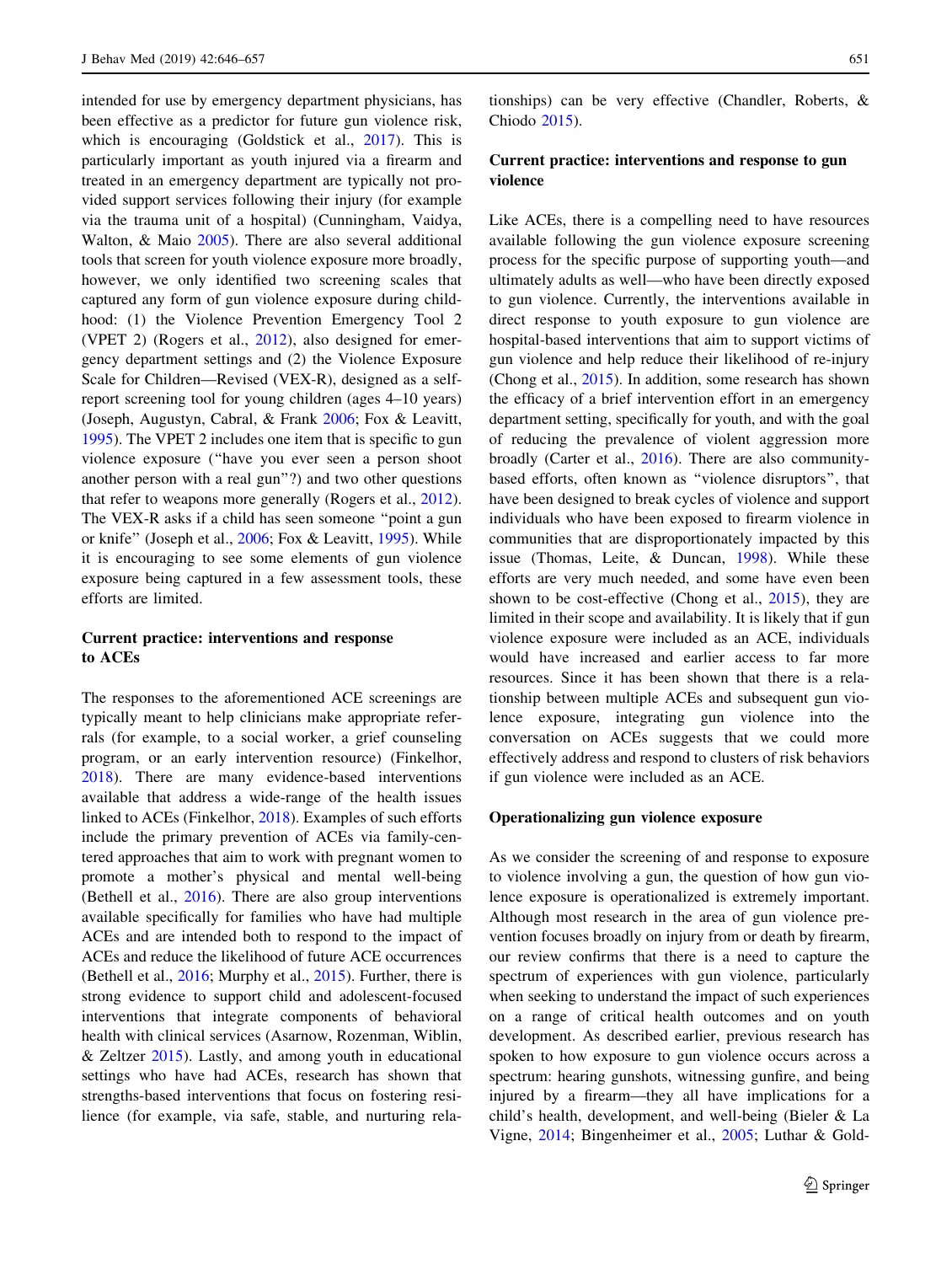stein, [2004;](#page-10-0) Garbarino et al., [2002](#page-10-0)). Work on youth exposure to gunfire in the vicinity of schools confirmed that the existence of gunfire in and around school buildings can impact youth outcomes (Bieler & La Vigne, [2014\)](#page-9-0). And more recently, research has addressed the impact of neighborhood disorder and community violence on poor child health outcomes, as well as the nature of how gun violence spreads within social networks, which together confirm the importance of assessing a range of gun violence experiences (including identifying the number of friends who carry a gun, indicating how often one has heard gunshots, and identifying how often someone has been threatened with a gun) (Wang & Maguire-Jack, [2018](#page-11-0); Wright et al., [2017;](#page-11-0) Tracy, Braga, & Papachristos, [2016](#page-11-0)). Thus, we propose that youth gun violence exposure include the following experiences: injury from a gun, being threatened by a gun, witnessing gunfire, hearing gunshots, knowing a friend or family member who has been shot, and having close friends or a sibling who carry a gun. We are also interested in screening for these experiences regardless of location, as we know youth gun violence exposure canand does—occur in homes, schools, and more generally within one's neighborhood.

#### Classifying gun violence exposure as an ACE

In sum, and as noted earlier by definition, ACEs are considered stressful or traumatic events that impact the healthy development of children through adolescence and into adulthood (SAMHSA, [2018\)](#page-11-0). The review of the existing literature confirms that gun violence exposure falls well within this definition. Further, research illustrates multiple similarities between the nature of gun violence exposure and other ACEs, the impact of gun violence exposure and ACEs on a range of critical health outcomes, and on the need for interventions and resources to support individuals who have had ACES, and similarly for individuals who have been exposed to gun violence in some form. This collective body of work provides reasonable evidence that supports classifying youth gun violence exposure as an ACE.

## **Discussion**

We systematically reviewed the available peer-reviewed literature over the past two decades to understand the current assessment of and response to ACEs in relation to youth gun violence. The intent of this systematic review is to explore the existing evidence to determine whether it is reasonable—indeed, even critical—to classify youth exposure to violence involving a gun as an ACE.

#### Implications for ACE screening efforts

The key conclusions stemming from this paper are threefold: (1) the importance of including gun violence exposure as an ACE in future screening tools; (2) the importance of broadening the definition of gun violence exposure to include exposure to violence involving a gun (injury from, witnessing, hearing gunshots, and/or knowing a friend or family member who was shot), and (3) the importance of expanding the notion of who should conduct such screenings to increase the reach of existing screening efforts. The majority of current tools assessing ACEs among children and adolescents are assessed in clinical settings and rely on parent report of their child's experiences (Bethell et al., [2017](#page-8-0)). While this remains a widely-used form of assessment, the accuracy of these assessment tools has been called into question, in part due to the difficulty in controlling social desirability biases among parents (Blodgett & Lanigan, [2018](#page-9-0)). To overcome this limitation, researchers have recently shown the value of having school personnel, for example, assess ACEs among their students, which has the added benefit of capturing a much broader subset of youth in non-clinical settings (Blodgett & Lanigan, [2018](#page-9-0)). This emerging focus on where and who should collect ACE data is particularly relevant given the presence of firearms in school settings (Rajan & Branas, [2018](#page-11-0)). However, it should be noted that recent work has also cautioned against widespread ACE screening until the full scope of available responses are understood and in place (Finkelhor, [2018\)](#page-9-0).

In addition to capturing exposure to violence involving a gun via ACE screening measures, it is also worth considering whether ACE assessment tools should aim to account for frequency of experiences in addition to the range of different types of experiences. Despite calls by the American Academy of Pediatrics for pediatricians to screen consistently for firearms in the home, assess exposure to community gun violence, educate caregivers about firearm safety, and incorporate conversations about gun safety into adolescent well visits (American Academy of Pediatrics, [2018](#page-8-0)) recent work has shown that few pediatricians do so (Kerker et al., [2016](#page-10-0)). Rather than place the onus entirely on physicians to conduct screenings, and in line with recent ACE research (Blodgett & Lanigan, [2018\)](#page-9-0), it may be both possible and practical for other practitioners (for example, school personnel or school nurses) to play important roles in ACE screening efforts to help support existing clinical screening efforts.

# Implications for ACE interventions

In addition to expanding screening efforts, it is equally as important to ensure that youth exposed to gun violence are directed to appropriate and comprehensive support ser-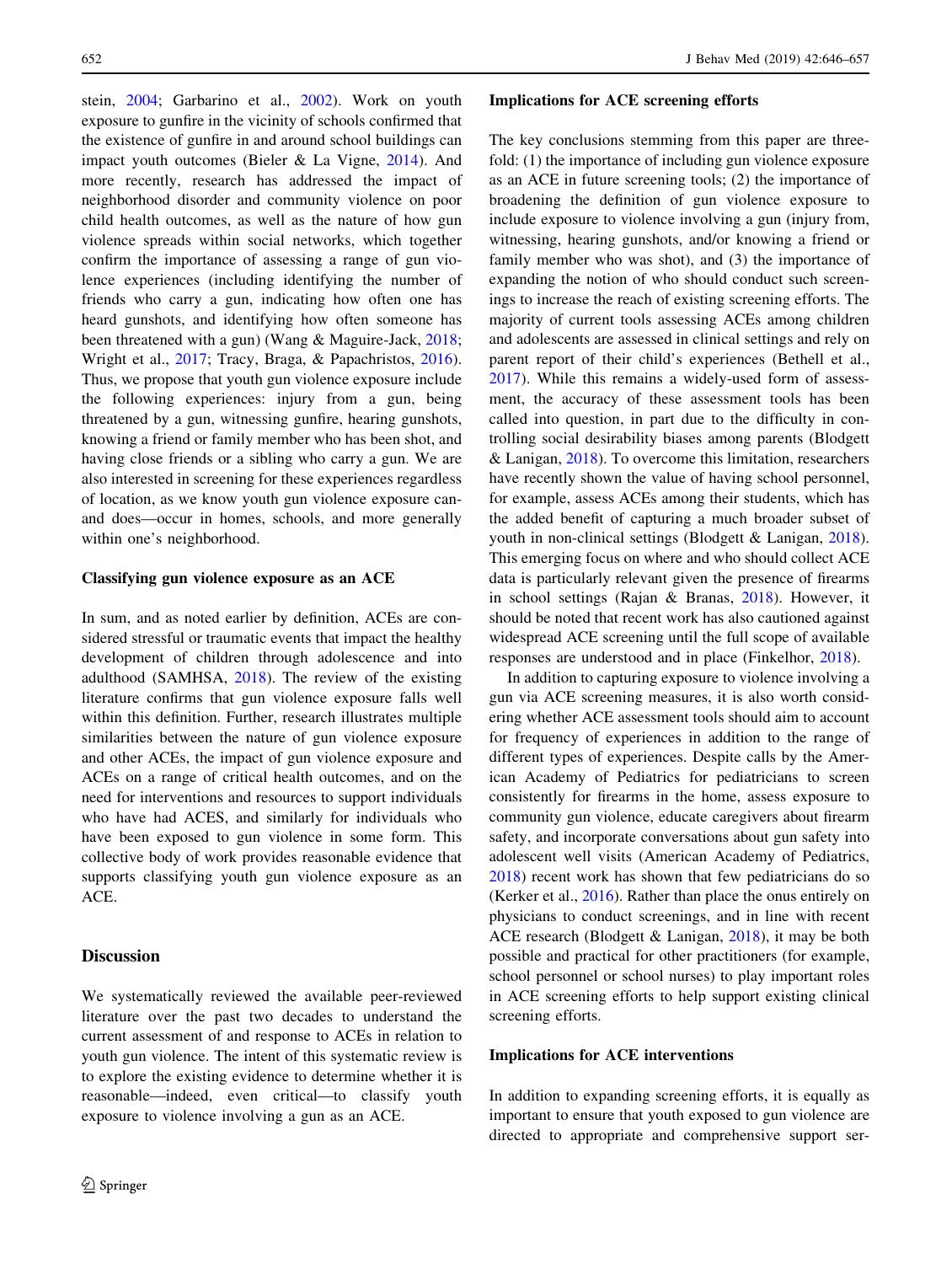vices. To help reduce the burden on hospitals, clinics, schools and other sites of practice that may be the location of these interventions (particularly those situated within low-income communities), it may be worth integrating support for youth exposed to gun violence with existing services as another option. For example, given the established relationship between gun violence and engagement in other adolescent problem behaviors (substance use, indicators of poor mental health, and school difficulties) and gun violence (Perez, Jennings, & Baglivio [2018](#page-10-0)), intervening on these behavioral correlates of gun violence could be helpful for long-term gun violence reduction. There may be greater efficiency in using resources in this manner. Including exposure to gun violence with other types of ACEs may lead to a more comprehensive assessment, and thus, greater accuracy in designing and implementing interventions that are truly effective.

# Public health framework: prevention and intervention

Like all public health issues, long-term solutions for both the prevention and reduction of gun violence includes a multifaceted effort that draws on policy, environmental, and community-level factors. Comprehensively screening for individual exposure to gun violence and providing subsequent intervention resources and support are also critical. Broadly speaking, the prevention of and response to specific ACEs (such as child maltreatment) has drawn on existing literature that advocates for an integrated systems approach (Jenkins, Tilbury, Mazerolle, Hayes [2017](#page-10-0); Miller, Blau, et al. [2012\)](#page-10-0). For example, instead of punitive responses to poor parenting practices, there has been a call to provide more support for parents under undue stress, support aspects of their engagement with their children (Beardslee, Docherty, Yang, & Pardini [2019\)](#page-8-0), and advocate for policy changes that support families and increase protective factors. There have been analogous recommendations by gun violence prevention experts to address the prevention of and response to gun violence exposure in a systems-oriented way. For example, instead of overpolicing low-income neighborhoods or arming schoolteachers with firearms, investing in the cleaning of neglected spaces in urban settings by removing blight (Kondo, Andreyeva, South, MacDonald, & Branas [2018](#page-10-0)), increasing the presence of mental health support services in schools (Garbarino et al., [2002\)](#page-10-0), expanding the role of school-based health centers to address the impact of ACEs among students (Arenson, Hudson, Lee, & Lai [2019](#page-8-0)), encouraging physicians to ask about community exposure to gun violence (particularly for those youth in urban settings) and counseling their patients on safe firearm storage (Roszko, Ameli, Carter, Cunningham, & Ranney [2016](#page-11-0);

Albright & Burge, [2003](#page-8-0)), and implementing reasonable policy changes that limit access to firearms by high-risk subgroups (Kaufman, Morrison, Branas, & Wiebe [2018](#page-10-0); Santaella-Tenorio, Cerda, Villaveces, & Galea [2016\)](#page-11-0) together would likely contribute to reduced rates of gun violence exposure among youth. Thus, and as we think about conceptualizing gun violence exposure as an ACE, we can, and should also think about the prevention of and response to gun violence exposure by drawing on public health models used with other ACEs.

# Limitations

There are limitations of this work that must be considered when interpreting the results presented here. One of the primary limitations of this study is that, although a large number of journal articles were reviewed, the field of gun violence prevention has been historically and deeply underfunded (Rajan, Branas, Hargarten, & Allegrante [2018](#page-11-0); Alcorn [2016](#page-8-0)). As such, there is a limited amount of available peer-reviewed research in this field. In addition, we restricted our review to research conducted in the U.S. From a practice and policy perspective, it made the most sense to consider existing US-based ACE screening and intervention models and the implications for including gun violence in these tools and programs, as gun violence is a more common phenomenon in the U.S. than elsewhere. Further, access to healthcare in the U.S. is different than in other countries. However, future research should consider exploring the robust body of international research on ACEs.

In addition, it is important to note that our systematic review focused on the term ''adverse childhood experience'' and not other synonyms of ACEs (such as ''trauma'' or ''anxiety disorder''). This is an important limitation to consider as the term ''adverse childhood experience'' has been used broadly and with more frequently in the peerreviewed literature only recently. This is in spite of the critical study on ACEs published by Felitti and colleagues in 1998 that helped lay the groundwork for much of the present work on ACEs (Felitti et al., [1998\)](#page-9-0). Future research should therefore consider including other ACE synonyms when seeking to capture the full context for how ACEs are currently operationalized. Another limitation is that while we operationalized exposure to violence involving a gun to capture a range of experiences with firearms, we did exclude firearm possession. As existing research has established a relationship between gun carrying among youth and increased violence (Spano, Pridemore, & Bolland, [2012](#page-11-0); Molnar et al., [2004\)](#page-10-0) future work on ACE screenings might consider expanding our present definition of gun violence exposure to also include gun possession. Lastly, while there are notably more interventions and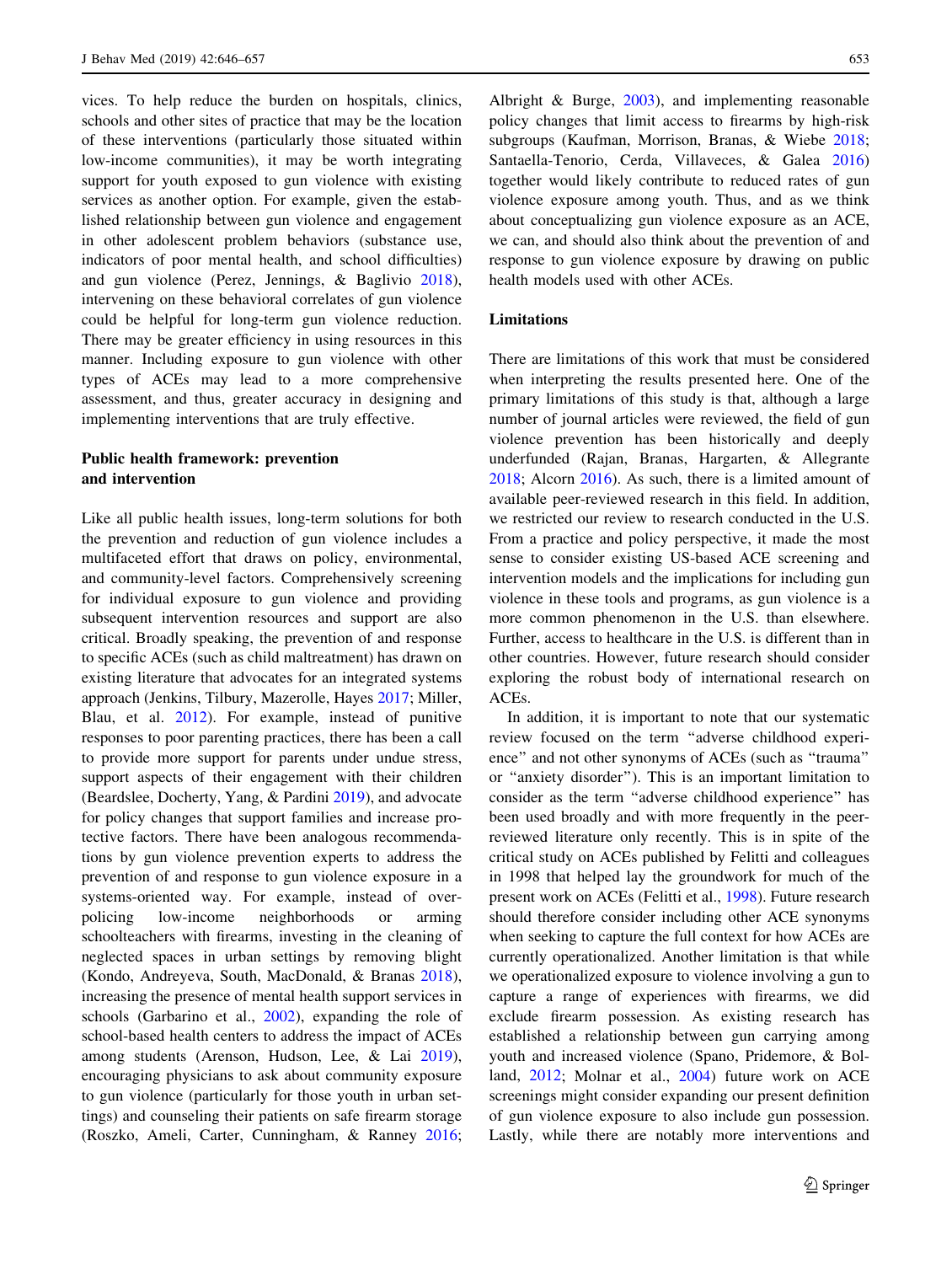<span id="page-8-0"></span>resources available for ACES than for direct response to youth exposure to violence involving a gun, the ability for clinicians, educators, and other professionals to make referrals following ACE screenings is contingent upon a community's resources and an individual's access to such interventions. Thus, we need to ensure equitable access to interventions aimed at responding to the impact of ACEs is needed.

# Implications for gun violence prevention research funding

Classifying exposure to violence involving a gun as an ACE would likely have significant implications for federal funding for research in this area. As noted earlier, there has been a lack of substantive federal funding for gun violence prevention research for over two decades (Rajan et al., [2018;](#page-11-0) Branas, Wiebe, Schwab, & Richmond [2005](#page-9-0)). This has had significant implications on the availability of research (Alcorn, 2016) and consequently evidence-based interventions and support services for individuals exposed to gun violence. As is the case with other public health issues, federal funding would support the rigorous scientific study of gun violence and provide resources for translational and information dissemination efforts both to prevent and more effectively respond to this issue. By contrast, ACEs are currently one of the lead funding priority areas for the Centers for Disease Control and Prevention (CDC); indeed, their most recent operating plan reports allocating \$7,250,000 for the study of child maltreatment (Centers for Disease Control and Prevention, [2018b\)](#page-9-0). Other agencies (for example, the National Institutes of Health and the Substance Abuse and Mental Health Services Administration) have followed the CDC's lead. If youth gun violence exposure were classified as an ACE, the level of resources for better understanding and subsequently responding to this issue would increase significantly.

# **Conclusions**

This systematic review of research over the course of two decades confirms the critical importance of classifying youth exposure to violence involving a gun as an ACE, of broadening the definition of gun violence exposure to include a broader spectrum of youth experiences with gun violence, and of expanding the notion of who should conduct such screenings to increase the reach of both existing screening and intervention efforts.

Funding The authors would like to thank the Institute for Urban and Minority Education at Teachers College, Columbia University for their support of this present work, and in particular for providing funding support via an internal Teachers College grant mechanism for D. Myers, who served as the graduate research assistant on this study.

## Compliance with ethical standards

Conflict of interest Sonali Rajan, Charles C. Branas, Dawn Myers, and Nina Agrawal declare that they have no conflict of interest.

Human and animal rights and Informed consent This article is a systematic review of existing peer-reviewed research and did involve the collection of data from human subjects nor review of any raw data involving human subjects. As such, and consistent with Teachers College, Columbia University IRB protocol, informed consent was not required (nor sought).

## References

- Academy on Violence and Abuse. (2018). Gun Violence Statement. Retrieved from: [http://www.avahealth.org/who\\_we\\_are/news](http://www.avahealth.org/who_we_are/news-archives.html/article/2018/04/03/ava-gun-violence-statement)[archives.html/article/2018/04/03/ava-gun-violence-statement.](http://www.avahealth.org/who_we_are/news-archives.html/article/2018/04/03/ava-gun-violence-statement) Accessed 26 Nov 2018.
- Agrawal, N., Arevalo, S., Castillo, C., Lucas, A.T. (2018). Effectiveness of the 'Asking Saves Kids' gun violence prevention campaign in an urban pediatric clinic. Pediatrics, 142. [https://](https://pediatrics.aappublications.org/content/142/1_MeetingAbstract/730) [pediatrics.aappublications.org/content/142/1\\_MeetingAbstract/](https://pediatrics.aappublications.org/content/142/1_MeetingAbstract/730) [730](https://pediatrics.aappublications.org/content/142/1_MeetingAbstract/730)
- Albright, T. L., & Burge, S. K. (2003). Improving firearm storage habits: Impact of brief office counseling by family physicians. Journal of the American Board of Family Medicine, 16, 40–46.
- Alcorn, T. (2016). Trends in research publications about gun violence in the United States, 1960 to 2014. JAMA Internal Medicine, 177, 124–126.
- American Academy of Pediatrics. (2018). Bright Futures Guidelines. Retrieved from: [https://brightfutures.aap.org/materials-and](https://brightfutures.aap.org/materials-and-tools/tool-and-resource-kit/Pages/default.aspx)[tools/tool-and-resource-kit/Pages/default.aspx.](https://brightfutures.aap.org/materials-and-tools/tool-and-resource-kit/Pages/default.aspx) Accessed 21 Nov 2018.
- Anda, R. F., Brown, D. W., Dube, S. R., Bremner, J. D., Felitti, V. J., & Giles, W. H. (2008). Adverse childhood experiences and chronic obstructive pulmonary disease in adults. American Journal of Preventive Medicine, 34, 396–403.
- Arenson, M., Hudson, P.J., Lee, N., & Lai, B. (2019). The evidence on school-based health centers: A review. Global Pediatric Health. [https://doi.org/10.1177/2333794X19828745.](https://doi.org/10.1177/2333794X19828745)
- Asarnow, J. R., Rozenman, M., Wiblin, J., & Zeltzer, L. (2015). Integrated medical-behavioral care compared with usual primary care for child and adolescent behavioral health: A meta-analysis. JAMA Pediatrics., 169, 929–937.
- Baglivio, M. T., & Epps, N. (2016). The interrelatedness of adverse childhood experiences among high-risk juvenile offenders. Youth Violence and Juvenile Justice, 14, 179–198.
- Beardslee, J., Docherty, M., Yang, V.J.H., Pardini, D. (2019). Parental disengagement in childhood and adolescent male gun carrying. *Pediatrics*, 143(4), 1-8. [https://pediatrics.](https://pediatrics.aappublications.org/content/pediatrics/143/4/e20181552.full.pdf) [aappublications.org/content/pediatrics/143/4/e20181552.full.pdf.](https://pediatrics.aappublications.org/content/pediatrics/143/4/e20181552.full.pdf)
- Berens, A. E., Jensen, S. K. G., & Nelson, C. A. (2017). Biological embedding of childhood adversity: From physiological mechanisms to clinical implications. BMC Medicine, 15, 135.
- Bethell, C. D., Carle, A., Hudziak, J., Gombojav, N., Powers, K., Wade, R., et al. (2017). Methods to assess adverse childhood experiences of children and families: Toward approaches to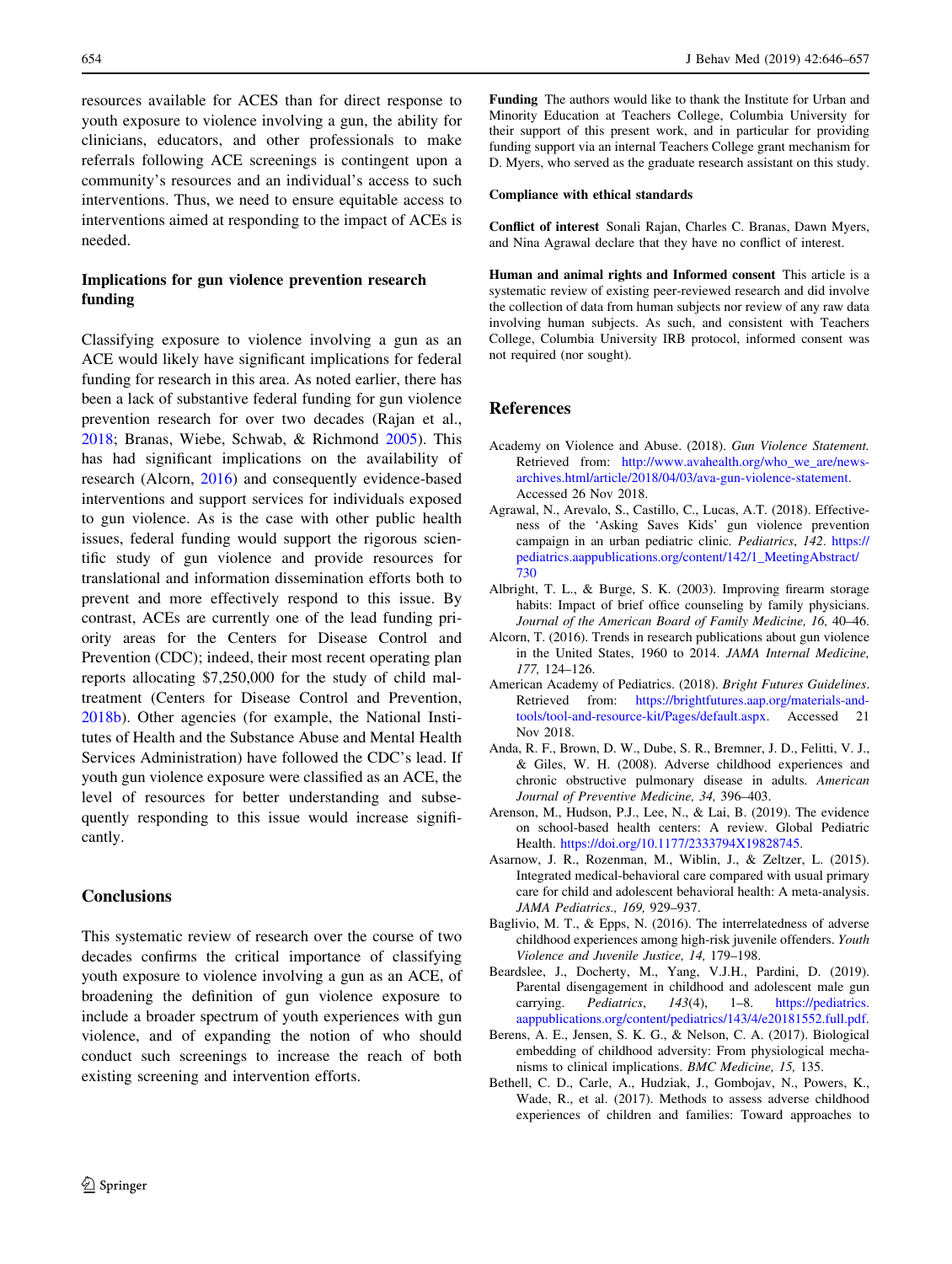<span id="page-9-0"></span>promote child well-being in policy and practice. Academic Pediatrics, 17, S51–S69.

- Bethell, C., Gombojav, N., Solloway, M., & Wissow, L. (2016). Adverse childhood experiences, resilience, and mindfulnessbased approaches: Common denominator issues for children with emotional, mental, or behavioral problems. Child and Adolescent Psychiatric Clinics of North America, 25(2), 139–156.
- Bieler, S., & La Vigne, N. (2014). Close-range gunfire around DC schools. Washington: Urban Institute.
- Bingenheimer, J. B., Brennan, R. T., & Earls, F. J. (2005). Firearm violence exposure and serious violent behavior. Science, 308, 1323–1326.
- Blodgett, C., & Lanigan, J. D. (2018). The association between adverse childhood experience (ACE) and school success in elementary school children. School Psychology Quarterly, 33, 137–146.
- Boullier, M., & Blaire, M. (2019). Adverse childhood experiences. Pediatrics and Child Health, 28, 132–137.
- Branas, C. C., Jacoby, S., & Andreyeva, E. (2017). Firearm violence as a disease—''hot people'' or ''hot spots''? JAMA Internal Medicine, 177, 333–334.
- Branas, C. C., Richmond, T. S., Culhane, D. P., TenHave, T. R., & Wiebe, D. J. (2009). Investigating the link between gun possession and gun assault. American Journal of Public Health, 99, 2034–2040.
- Branas, C. C., Wiebe, D., Schwab, C., & Richmond, T. (2005). Getting past the "f" word in federally funded public health research. Injury Prevention, 11, 191.
- Braveman, P., Heck, K., Egerter, S., Rinki, C., Marchi, K., & Curtis, M. (2018). Economic hardship in childhood: A neglected issue in ACE studies? Maternal and Child Health Journal, 22, 308–317.
- Bright, M. A., Alford, S. M., Hinojosa, M. S., Knapp, C., & Fernandez-Baca, D. E. (2015). Adverse childhood experiences and dental health in children and adolescents. Community Dentistry and Oral Epidemiology, 43, 193–199.
- Bright, M. A., Knapp, C., Hinojosa, M. S., Alford, S., & Bonner, B. (2016). Maternal and Child Health Journal, 20, 843–853.
- Brown, N. M., Brown, S. N., Briggs, R. D., German, M., Belamarich, P. F., & Oyeku, S. O. (2017). Associations between adverse childhood experiences and ADHD diagnosis and severity. Academic Pediatrics, 17, 349–355.
- Brown, M. J., Perera, R. A., Masho, S. W., Mezuk, B., & Cohen, S. A. (2015). Adverse childhood experiences and intimate partner aggression in the US: sex differences and similarities in psychosocial mediation. Social Science and Medicine, 131, 48–57.
- Cambron, C., Gringeri, C., & Vogel-Ferguson, M. B. (2014). Physical and mental health correlates of adverse childhood experiences among low-income women. Health and Social Work, 39, 221–229.
- Carter, P. M., Walton, M. A., Zimmerman, M. A., Chermack, S. T., Roche, J. S., & Cunningham, R. M. (2016). Efficacy of a universal brief intervention for violence among urban emergency department youth. Academic Emergency Medicine, 23, 1061–1070.
- Casey, B. J., Jones, R. M., & Hare, T. A. (2008). The adolescent brain. Annals of the New York Academy of Sciences, 1124, 111–126.
- Centers for Disease Control and Prevention. (2016). Fatal Injury Data. Retrieved from [https://www.cdc.gov/injury/wisqars/fatal.](https://www.cdc.gov/injury/wisqars/fatal.html) [html.](https://www.cdc.gov/injury/wisqars/fatal.html) Accessed 2 Nov 2018.
- Centers for Disease Control and Prevention. (2018a). ACE Pyramid, Retrieved from: [https://www.cdc.gov/violenceprevention/](https://www.cdc.gov/violenceprevention/acestudy/index.html) [acestudy/index.html.](https://www.cdc.gov/violenceprevention/acestudy/index.html) Accessed 2 Nov 2018.
- Centers for Disease Control and Prevention. (2018b). FY 2019 Operating Plans. Retrieved from [https://www.cdc.gov/budget/](https://www.cdc.gov/budget/fy2019/operating-plans.html) [fy2019/operating-plans.html](https://www.cdc.gov/budget/fy2019/operating-plans.html). Accessed 2 Nov 2018.
- Chandler, G. E., Roberts, S. J., & Chiodo, L. (2015). Resilience intervention for young adults with adverse childhood experiences. Journal of the American Psychiatric Nurses Association, 21, 406–416.
- Chapman, D. P., Whitfield, C. L., Felitti, V. J., Dube, S. R., Edwards, V. J., & Anda, R. F. (2004). Adverse childhood experiences and the risk of depressive disorders in adulthood. Journal of Affective Disorders, 82, 217–225.
- Chong, V. E., Smith, R., Garcia, A., Lee, W. S., Ashley, L., Marks, A., et al. (2015). Hospital-centered violence intervention programs: A cost-effectiveness analysis. American Journal of Surgery, 209, 597–603.
- Chung, E. K., Siegel, B. S., Garg, A., Conroy, K., Gross, R. S., Long, D. A., et al. (2016). Screening for determinants of health among children and families living in poverty: A guide for clinicians. Current Problems in Pediatric and Adolescent Health Care, 46, 135–153.
- Cunningham, R. M., Vaidya, R. S., Walton, M., & Maio, R. F. (2005). Training emergency medicine nurses and physicians in youth violence prevention. American Journal of Preventive Medicine, 29, 220–225.
- Dallaire, D. H., Woodards, A., & Kelsey, C. (2018). Impact of parental incarceration on neonatal outcomes and newborn home environments: A case-control study. Public Health, 165, 82–87.
- De Ravello, L., Abeita, J., & Brown, P. (2008). Breaking the cycle/mending the hoop: Adverse childhood experiences among incarcerated American Indian/Alaska Native women in New Mexico. Health Care for Women International, 29, 300–315.
- Dong, M., Anda, R. F., Felitti, V. J., Dube, S. R., Williamson, D. F., Thompson, T. J., et al. (2004). The interrelatedness of multiple forms of childhood abuse, neglect, and household dysfunction. Child Abuse and Neglect, 28, 771–784.
- Dube, S. R., Anda, R. F., Felitti, V. J., Edwards, V. J., & Williamson, D. F. (2002). Exposure to abuse, neglect, and household dysfunction among adults who witnessed intimate partner violence as children: Implications for health and social services. Violence and Victims, 17, 3–17.
- Felitti, V. J., Anda, R. F., Nordenberg, D., Williamson, D. F., Spitz, A. M., Edwards, V., et al. (1998). Relationship of childhood abuse and household dysfunction to many of the leading causes of death in adults. American Journal of Preventive Medicine, 14, 245–258.
- Finkelhor, D. (2018). Screening for adverse childhood experiences (ACEs): Cautions and suggestions. Child Abuse and Neglect, 85, 174–179.
- Finkelhor, D., Shattuck, A., Turner, H., & Hamby, S. (2013). Improving the adverse childhood experiences study scale. JAMA Pediatrics, 167, 70–75.
- Flanagan, T., Alabaster, A., McCaw, B., Stoller, N., Watson, C., & Young-Wolff, K. C. (2018). Feasibility and acceptability of screening for adverse childhood experiences in prenatal care. Journal of Women's Health, 27, 903–911.
- Ford, J. L., & Browning, C. R. (2014). Effects of exposure to violence with a weapon during adolescence on adult hypertension. Annals of Epidemiology, 24, 193–198.
- Forster, M., Gower, A. L., McMorris, B. J., & Borowsky, I. W. (2017). Adverse childhood experiences and school-based victimization and perpetration. Journal of Interpersonal Violence. <https://doi.org/10.1177/0886260517689885>.
- Fox, N. A., & Leavitt, L. A. (1995). the violence exposure scale for children-VEX. College Park, Maryland: Department of Human Development, University of Maryland.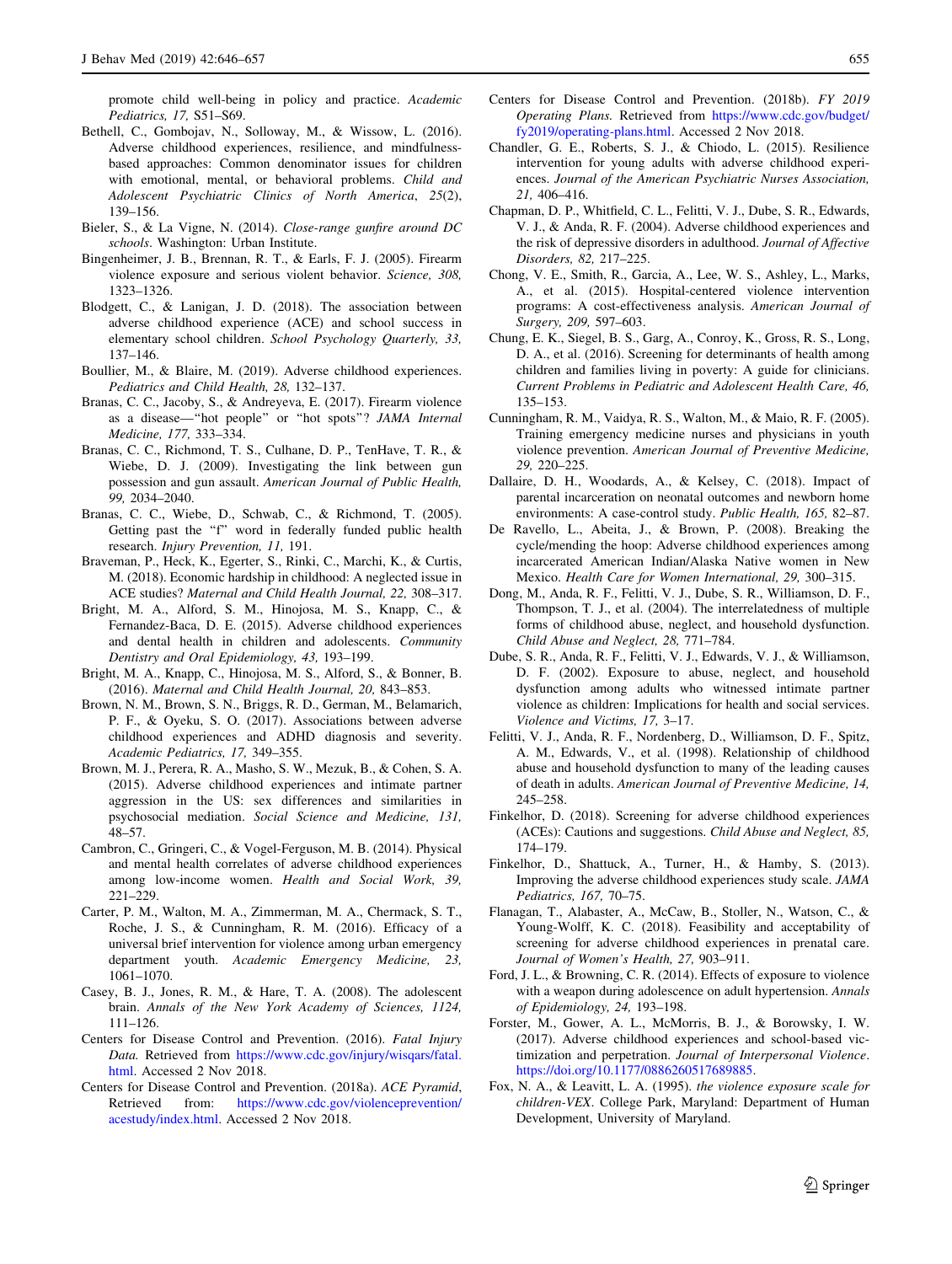- <span id="page-10-0"></span>Fox, B. H., Perez, N., Cass, E., Baglivio, M. T., & Epps, N. (2015). Trauma changes everything: Examining the relationship between adverse childhood experiences and serious, violent, and chronic juvenile offenders. Child Abuse and Neglect, 46, 163–173.
- Garbarino, J., Bradshaw, C. P., & Vorrasi, J. A. (2002). Mitigating the effects of gun violence on children and youth. The Future of Children, 12, 72–85.
- Garrido, E. F., Weiler, L. M., & Taussig, H. N. (2018). Adverse childhood experiences and health-risk behaviors in vulnerable early adolescents. The Journal of Early Adolescence, 38, 661–680.
- Goldstick, J. E., Carter, P. M., Walton, M. A., Dahlberg, L. L., Sumner, S. A., Zimmerman, M. A., et al. (2017). Development of the SaFETy score: A clinical screening tool for predicting future firearm violence risk. Annals of Internal Medicine, 166, 707–714.
- Green, B., Horel, T., & Papachristos, A. V. (2017). Modeling contagion through social networks to explain and predict gunshot violence in Chicago, 2006 to 2014. JAMA Internal Medicine, 177, 326–333.
- Hall, T. S. B., Belcher, H. M. E., Accardo, J., Minhas, R., & Briggs, E. C. (2016). Trauma exposure and sleep disturbance in a sample of youth from the national child traumatic stress network core data set. Sleep Health, 2, 123–128.
- Hilton, N. Z., Ham, E., & Green, M. M. (2016). Adverse childhood experiences and criminal propensity among intimate partner violence offenders. Journal of Interpersonal Violence. [https://](https://doi.org/10.1177/0886260516674943) [doi.org/10.1177/0886260516674943](https://doi.org/10.1177/0886260516674943).
- Hornor, G. (2015). Childhood trauma exposure and toxic stress: what the PNP needs to know. Journal of Pediatric Health Care, 29, 191–198.
- Hughes, K., Hardcastle, K., & Bellis, M. A. (2016). The impact of adverse childhood experiences on health: a systematic review and meta-analysis. Injury Prevention, 22, A105.
- Iniguez, K. C., & Stankowski, R. V. (2016). Adverse childhood experiences and health in adulthood in a rural population-based sample. Clinical Medicine and Research, 14, 126–137.
- Jenkins, B. Q., Tilbury, C., Mazerolle, P., & Hayes, H. (2017). The complexity of child protection recurrence: The case for a systems approach. Child Abuse and Neglect, 63, 162–171.
- Johnson, K., Woodward, A., Swenson, S., Weis, C., Gunderson, M., Deling, M., et al. (2017). Parents' adverse childhood experiences and mental health screening using home visiting programs: A pilot study. Public Health Nursing, 34, 522–530.
- Joseph, N. P., Augustyn, M., Cabral, H., & Frank, D. A. (2006). Preadolescents' report of exposure to violence: Association with friends' and own substance use. Journal of Adolescent Health, 38, 669–674.
- Kaufman, E. J., Morrison, C. N., Branas, C. C., & Wiebe, D. J. (2018). State firearm laws and interstate firearm deaths from homicide and suicide in the United States: A cross-sectional analysis of data by county. JAMA Internal Medicine, 178, 692–700.
- Kerker, B. D., Storfer-Isser, A., Szilagyi, M., Stein, R. E., Garner, A. S., O'Connor, K. G., et al. (2016). Do pediatricians ask about adverse childhood experiences in pediatric primary care? Academic Pediatrics, 16, 154–160.
- Kerker, B. D., Zhang, J., Nadeem, E., Stein, R. E., Hurlburt, M. S., Heneghan, A., et al. (2015). Adverse childhood experiences and mental health, chronic medial conditions, and development in young children. Academic Pediatrics, 15, 510–517.
- Kondo, M. C., Andreyeva, E., South, E. C., MacDonald, J. M., & Branas, C. C. (2018). Neighborhood interventions to reduce violence. Annual Review of Public Health, 39, 253–271.
- Koss, M. P., Yuan, N. P., Dightman, D., Prince, R. J., Polacca, M., Sanderson, B., et al. (2003). Adverse childhood experiences and

 $\textcircled{2}$  Springer

alcohol dependence among seven Native American tribes. American Journal of Preventive Medicine, 25, 238–244.

- Lee, C. M., & Bax, K. A. (2000). Children's reactions to parental separation and divorce. Pediatrics and Child Health, 5, 217–218.
- Leeb, R. T., Barker, L. E., & Strine, T. W. (2007). The effect of childhood physical and sexual abuse on adolescent weapon carrying. Journal of Adolescent Health, 40, 551–558.
- Luthar, S. S., & Goldstein, A. (2004). Children's exposure to community violence: Implications for understanding risk and resilience. Journal of Clinical Child and Adolescent Psychology, 33, 499–505.
- Marie-Mitchell, A., & O'Connor, T. G. (2013). Adverse childhood experiences: Translating knowledge into identification of children at risk for poor outcomes. Academic Pediatrics, 13, 14–19.
- McLennan, J. D., & MacMillan, H. L. (2016). Routine primary care screening for intimate partner violence and other adverse psychosocial exposures: What's the evidence? BMC Family Practice, 3, 103.
- Merrick, M. T., Ford, D. C., Ports, K. A., & Guinn, A. S. (2018). Prevalence of adverse childhood experiences from the 2011–2014 Behavioral Risk Factor Surveillance System in 23 States. JAMA Pediatrics, 172, 1038–1044.
- Mersky, J. P., Janczewski, C. E., & Topitzes, J. (2017). Rethinking the measurement of adversity: Moving toward second-generation research on adverse childhood experiences. Child Maltreatment, 22, 58–68.
- Miller, B. D., Blau, G. M., Christopher, T. O., & Jordan, P. E. (2012a). Sustaining and expanding systems of care to provide mental health services for children, youth, and families across America. American Journal of Community Psychology, 49, 566–579.
- Miller, E., Levenson, R., Herrera, L., Kurek, L., Stofflet, M., & Marin, L. (2012b). Exposure to partner, family, and community violence: gang-affiliated Latina women and risk of unintended pregnancy. Journal of Urban Health, 89, 74–86.
- Mingione, C. J., Heffner, J. L., Blom, T. J., & Anthenelli, R. M. (2012). Childhood adversity, serotonin transporter (5-HTTLPR) genotype, and risk for cigarette smoking and nicotine dependence in alcohol dependent adults. Drug and Alcohol Dependence, 123, 201–206.
- Molnar, B. E., Miller, M. J., Azrael, D., & Buka, S. L. (2004). Neighborhood predictors of concealed firearm carrying among children and adolescents: results from the project on human development in Chicago neighborhoods. Archives of Pediatrics and Adolescent Medicine, 158, 657–664.
- Montgomery, A. E., Cutuli, J. J., Evans-Chase, M., Treglia, D., & Culhane, D. P. (2013). Relationship among adverse childhood experiences, history of active military service, and adult outcomes: homelessness, mental health, and physical health. American Journal of Public Health, 103, S262–S268.
- Murphy, A., Steele, H., Bate, J., Nikitiades, A., Allman, B., Bonuck, K., et al. (2015). Group attachment-based intervention: Traumainformed care for families with adverse childhood experiences. Family & Community Health, 38, 268–279.
- Noble, K. G., Houston, S., Kan, E., Bookheimer, S. Y., & Sowell, E. R. (2012). Neural correlates of socioeconomic status in the developing human brain. Developmental Science, 15, 516–527.
- Perez, N. M., Jennings, W. G., & Baglivio, M. T. (2018). A path to serious, violent, chronic delinquency: The harmful aftermath of adverse childhood experiences. Crime and Delinquency, 64,  $3 - 25$ .
- Ports, K. A., Lee, R. D., Raiford, J., Spikes, P., Manago, C., & Wheeler, D. P. (2017). Adverse childhood experiences and health and wellness outcomes among Black Men who have Sex with Men. Journal of Urban Health, 94, 375–383.